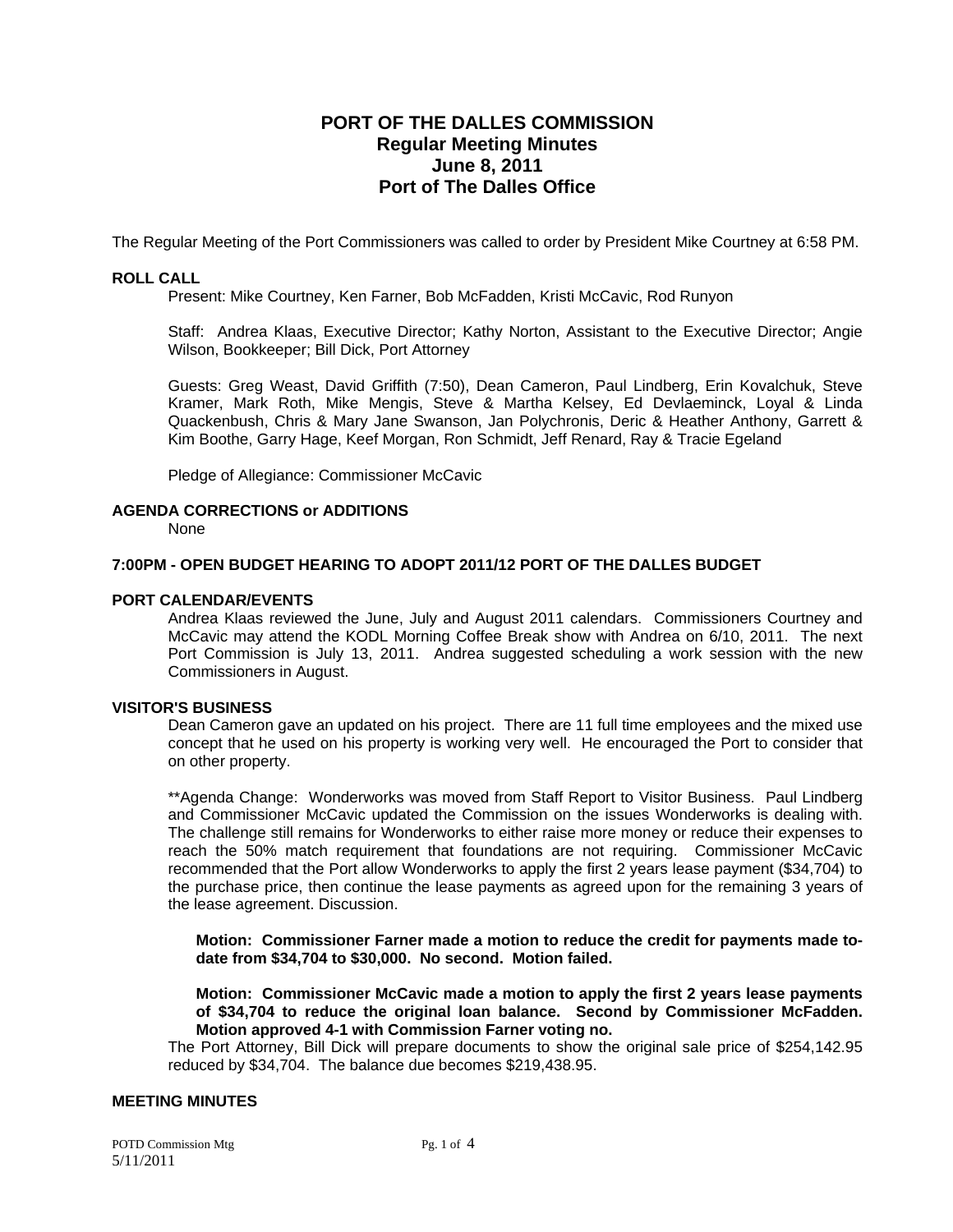## **MOTION:**

**Commissioner Runyon made a motion to approve the minutes of the May 11, 2011 meeting as presented. Second by Commissioner McCavic. Motion approved unanimously.** 

#### **FINANCIALS – RESOLUTION #2011-004**

Andrea Klaas and Angie Wilson reviewed the May 2011 financials. Discussion on detail sheets attached to Resolution #2011-004. Andrea confirmed that the 2010-11 approved budget was not exceeded.

**Motion: Commissioner McFadden made a motion to approve Resolution #2011-004 to accurately reflect line item ending balances and that the appropriations described in the detail sheets attached to the Resolution are transferred and approved. Second by Commissioner Runyon. Motion approved unanimously.** 

### **STAFF REPORT**

- *1. Monthly Highlights* Andrea Klaas: Dolphins during the high water the up-river dolphin came apart. Andrea reported that Tidewater, MIDCO, the State of Oregon and the Port are discussing ways to partner on the costs to get the dolphin replaced. Cost estimate \$80,000 for the dolphin; \$20,000 to mobilize equipment here; \$20,000 for permitting; Google - Andrea met with Dave Karlson for an update on activity at Google. The security improvements are about done and bring this facility up to the Google corporate standards. Dave will be making a presentation to Rotary in July; RARE-Andrea confirmed that the Port will be getting a RARE student in the fall.
- *2. Marina* Keef Morgan represented the group of Marina tenants in attendance. Keef stated the Marina Committee is concerned their recommendations are not being clearly reported to the Commission. He also relayed comments collected from an email discussion among the Marina tenants. The consensus of the tenants is to ask the Port to keep the current occupancy policy in effect; to allow tenants with their water lines properly prepared to keep their water on during the winter; to not turn the Marina water off for 5 months. Keef stated the Marina Committee would like to work with the Port to develop a long-term improvement plan; a funding plan; a reserve plan to be put in a segregated account; a maintenance/repair plan and a clear and accurate budgeting process. The committee would also like to see a comparison of the Port's administrative costs allocated to the Marina vs costs of an outside professional management company. Marina tenant Ray Egeland also agreed that getting a comparison of Port administrative costs vs an outside professional management company would be a good idea.
- *3. Wonderworks:* Report made in Visitor's Business
- *4. GASB 54:* Andrea Klaas and Commissioner McCavic outlined the Governmental Accounting Standards Board (GASB 54) requirements.

**Motion: Commissioner McFadden made a motion to approve Resolution #2011-003 implementing GASB54 by adopting a fund balance policy committing the ending fund balances of all special revenue funds for specific purposes, and delegating authority to the Executive Director for "assigning" ending fund balances. Second by Commissioner McCavic. Motion approved unanimously.** 

*5. Marina Update:* Kathy Norton updated the Commission on activities at the Marina. Next Marina committee meeting Tuesday-June 21, 2011. Marina work boat scrapped and sold to Deric Anthony for scrap metal price. Port Attorney prepared a bill of sale for Deric Anthony and Port Commission signature. 2011/12 Moorage leases will go out as soon as the budget is approved. Kathy requested the tenants be allowed to have a two payment option this year. Utility System Upgrade cost estimates to draw up utility upgrade plans. Commissioner McFadden recommended some specific guidelines be developed before asking for formal bids. Kathy reported that a boat came lose but was recovered without damage to the boat or docks. Kathy stated she had done a walk through and found nothing specific to report. Commissioner McCavic questioned the \$100,000 budgeted for facility upgrades. Discussion on the upgrades that will be needed.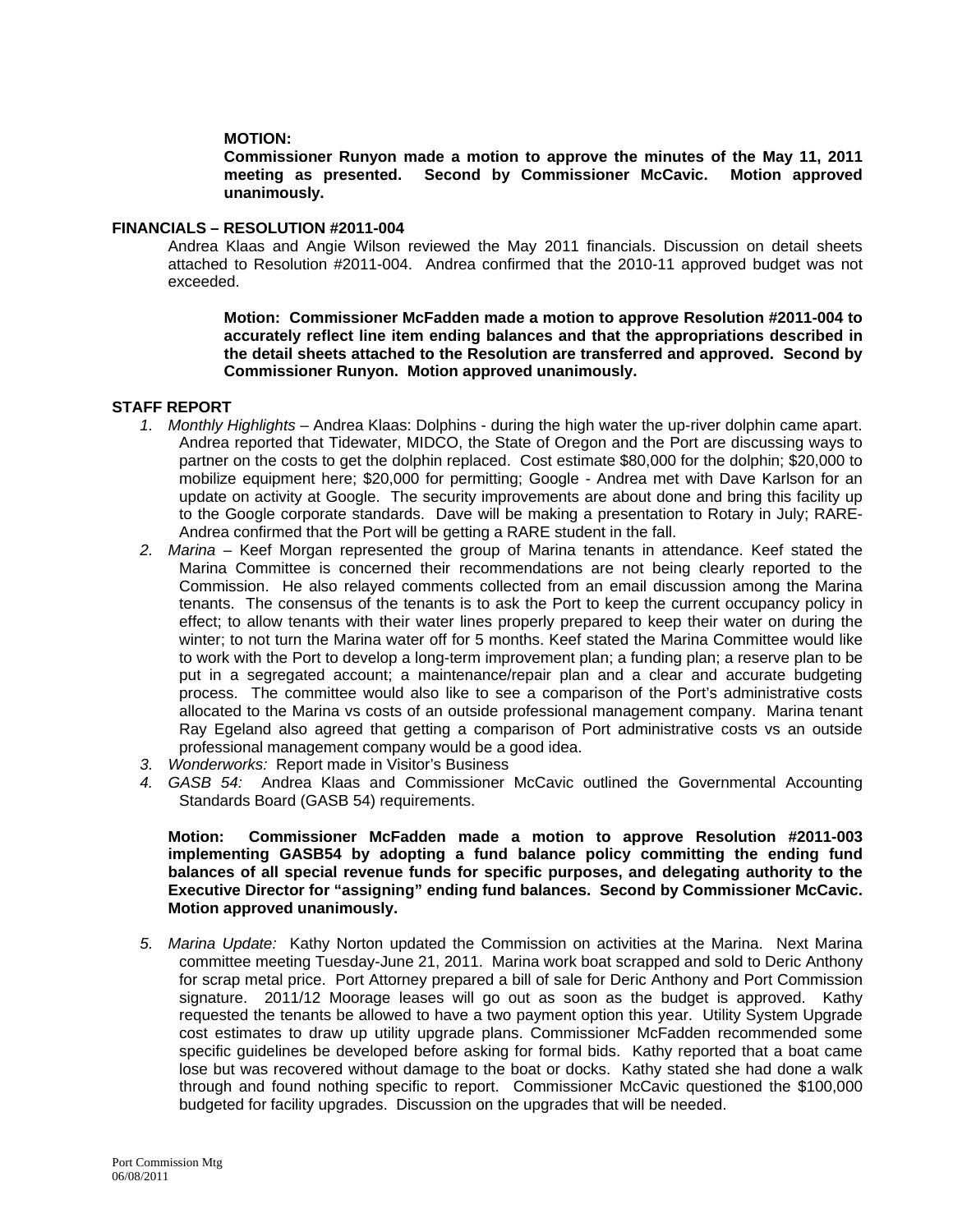**Motion: Commissioner Runyon made a motion to approve the sale of the work boat to Deric Anthony. Second by Commissioner McCavic. Motion approved unanimously.** 

- *6. Reports of Committees*:
	- a. *Urban Renewal-* Commissioner Farner: Nothing
	- b. *Chamber of Commerce*  Commissioner McFadden: Nothing
	- c. *Wasco EDC*  Andrea Klaas: Commissioner Runyon reported that the EDC funding was approved by Wasco County.
	- d. *MCEDD* Commissioner Courtney: Budget meeting June 9, 2011
	- e. *Community Outreach Team* Andrea Klaas: Dr. Frank Chung, Assistant Secretary of Education will be in town on June 9, 2011.
- 7. *FYI:* Discussion on letter from Wasco County regarding tax assessment on the property Crestline is using.

# **8:17PM - CLOSE BUDGET HEARING TO ADOPT 2011/12 PORT OF THE DALLES BUDGET**

**Motion: Commissioner McCavic made a motion to approve Resolution #2011-005 to adopt the 2011/12 Port of The Dalles budget as presented and imposing the taxes provided for the adopted budget at the rate of \$0.2007 per \$1,000 of assessed value for operation. Second by Commissioner McFadden. Discussion on the Marina Enterprise Fund and the issue of turning the marina water off for 5 months. Motion approved 3-2 with Commissioners Farner and Runyon voting no.** 

Break – 8:21PM

INTO EXECUTIVE SESSION 8:36PM

**EXECUTIVE SESSION** *(as allowed by ORS 192.660 (2) (e) (f) (h)) this may include discussion of real property transactions and privileged legal communication.* 

Back to Regular Session 9:43 PM

#### **COMMISSION CALL**

- 1. President: Thanked Commissioners Farner and Runyon for their service
- 2. Commissioners:

Commissioner Farner reminded the Commission that the Port has a unique capacity to bring economic development opportunities to the community that no other government entity has. Commissioner Farner also stated his concern that the Wonderworks  $2^{nd}$  request for concessions will lead to future concession requests.

Commissioner McCavic stated she felt Kathy was doing a good job with the Marina and working through the budget issues.

Commissioner Runyon suggested Kathy provide detailed information regarding budget options to the Marina Committee.

Commissioner Courtney suggested putting out an RFP to see what the cost of a management company for the Marina would be.

# **THERE BEING NO FURTHER BUSINESS TO COME BEFORE THE PORT COMMISSION, the meeting adjourned at 9:57PM.**

### **PORT OF THE DALLES: ATTEST:**